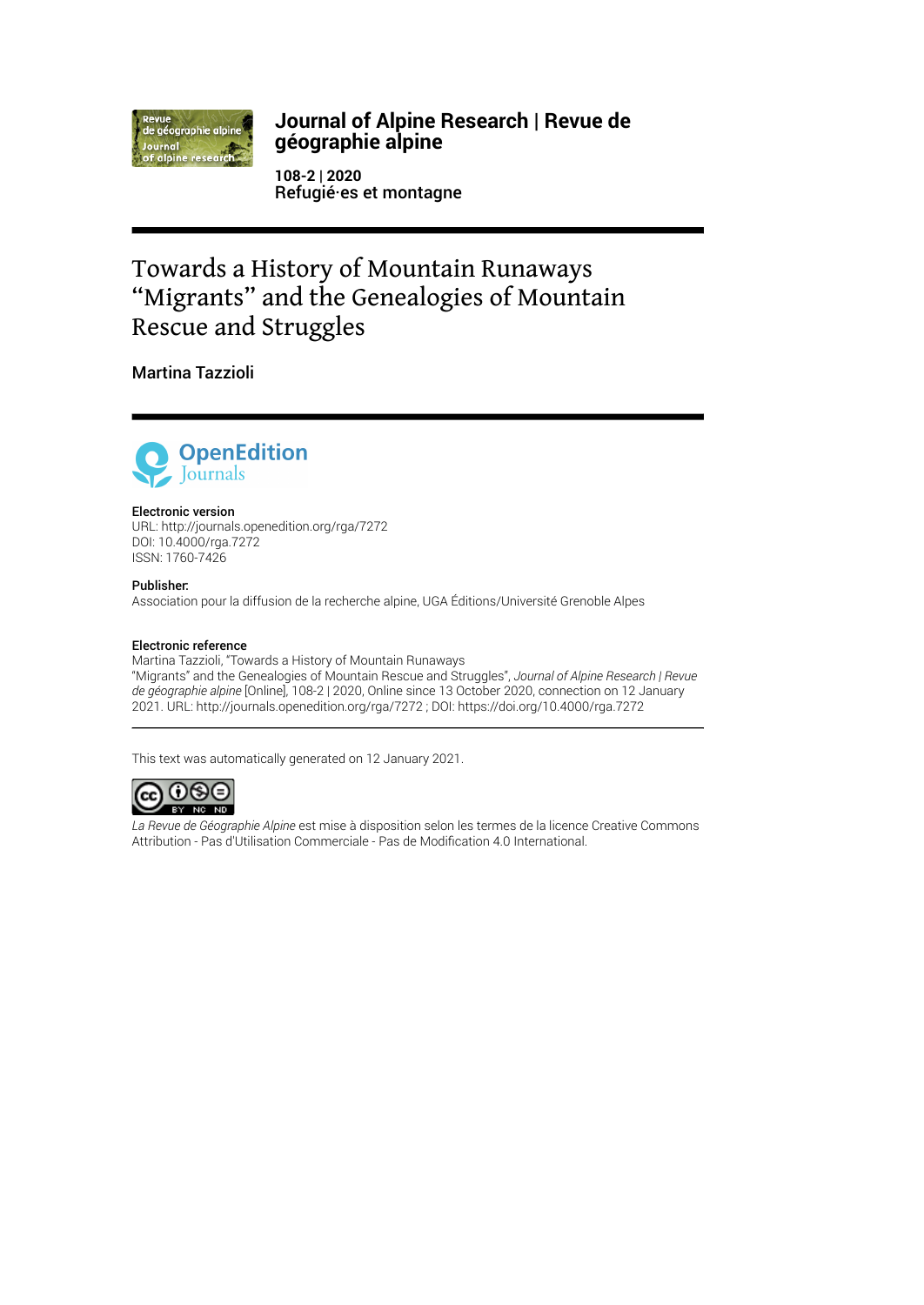# Towards a History of Mountain Runaways

# "Migrants" and the Genealogies of Mountain Rescue and Struggles

Martina Tazzioli

<span id="page-1-1"></span><span id="page-1-0"></span><sup>1</sup>In 1947, Egisto Corradi a journalist from the Italian newspaper *Corriere della Sera*, joined a group of people who were trying to cross to France "illegally", by hiking on the Alps. The first of the four articles he published was entitled "I leave on foot towards St. Bernard mountain together with clandestine emigrants" (*Corriere della Sera*, 1947). The "clandestine emigrants" he talked about were Italian workers without documents valid to expatriate: the four episodes published in *Il Corriere della Sera* focused on migrants' passages, on their arrival in France and on their decisions to return to Italy and aimed at showing the conditions of the Italian "migrants"<sup>[1](#page-13-0)</sup> who crossed to France hiking mountains. Today, French authorities patrol the borders to spot and push-back non-European citizens who, due to states' laws and policies, had been turned into illegalised migrants (Anafe, 2019). This is particularly the case since France's decision to suspend Schengen in May [2](#page-13-1)015 and the enforcement of the anti-terrorism law in 2017<sup>2</sup>. The Alpine passage, as a crossing point that connects many European countries, has turned out to be a dangerous and risky border for the migrants in transit: the Swiss-Italian, Austrian-Italian and French-Italian borders are by now part of the geographical imagination of those migrants who land in Italy and who want to make it to the other side of the Alps. The exponential increase of border enforcement and the daily menhunt (Bachellerie, 2019; Chamayou, 2012) carried on by the police, have rendered the Alpine passage a risky route and a violent frontier (Del Biaggio, Heller, 2017). The Alpine migrant route being characterised by uneven spaces and is regulated by heterogenous policing measures, it is more appropriate to speak of Alpine borders and passages at plural. In order to cross to France from Italy, since the late 2016 many migrants have rerouted their journeys to the Alps, in particular in the provinces of Turin and, to a lesser extent, of Cuneo, due to the increasing of systematic push-back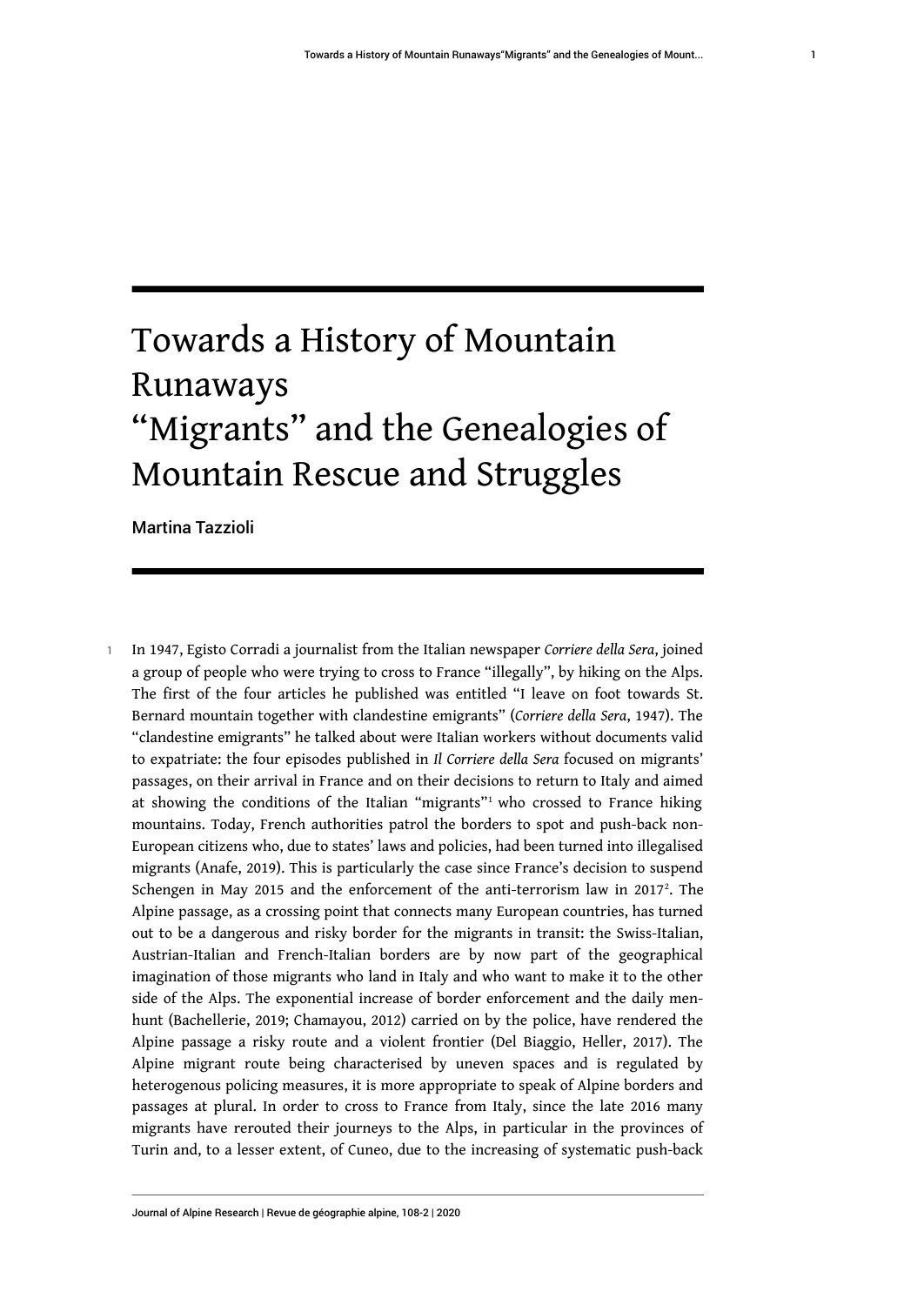operations, police patrolling and violence along the French-Italian coast –between Ventimiglia and Menton.

- 2 This paper analyses the Alpine migrant passages through a "global history of runaways" (Rediker *et al.* 2019) and deals with the fleeting migrant presence at the border from the standpoint of mountain rescue and solidarity practices enacted there. It does not take solidarity practices for granted; rather, as Mezzadra suggested, "as a stake, as an outcome of a struggle that involves heterogenous subjects, histories, imaginaries and experiences" (Mezzadra, 2020). The analytical lens of a global history of runaways chosen enables us reading the present migrant passages and the widespread mobilisations in support of the migrants in light of the political legacy and memory of struggles and rescue operations towards foreigners that shaped those Valleys. I use the term "runaway" here to encompass different practices of mobility overall "linked to ideas of improving one's life by regaining some measures of control over the body, labour and subsistence" (Lucassen, Heerma van Voss, 2019: 5) $^3$  $^3$ .
- <span id="page-2-0"></span>3 By retracing a "global history of runaways", Rediker and colleagues have highlighted the centrality of struggles over mobility and, at once, of mobility as tactics of flight and resistance against modes of coercions and exploitation (Rediker *et al*. 2019; Rediker, 2020). Although the fugitives they refer to in the book were slaved workers, sailors and convicted labourers that absconded or escaped from plantations and, more broadly, coerced labour, a history of runaways can be mobilised, I suggest, as a heuristic lens for reading migrant crossing on the Alps.
- In fact, the transformation of Alpine passages into a border for migrants is not a recent history. The fleeting presence on the Alps of illegalised migrants who try to cross from Italy to northern Europe should be rather situated within a longstanding history of "illegalised" passages, labour migration and cross-border mobility. The rugged mountain environment has never been a deterrence factor for runaways; on the contrary, the Alpine crossing points have always been much less regimented with respect to other frontiers. In this regard, Hanus argues that "before the enforcement of the Schengen treaty", the French Alpine city of Modane "was a main fulcrum of migration movements" and the French-Italian border-zone was a crucial territory of migrant crossing, going from the Alps to the coast (Hanus, 2012). The Alpine borderzone has been characterised by a series of devices of control, bilateral police agreements, smuggling activities, and tactics of flight. These "illegal" passages have been partially recorded and archived by local French and Italian authorities.
- <span id="page-2-1"></span>5 A genealogy of mountain rescue and an account of the past struggles for movement enables de-exceptionalising the presence and passage of migrants today at the Alpine border and, relatedly, it allows tracing a continuity between solidarity practices over history that remains partially hidden due either to their precarious and temporary existence, or because there are no official archives of these struggles. To what extent is the sedimented memory of struggles and solidarity practices reactivated in the current *mobile infrastructures of migrant solidarity*? Mobile infrastructures of solidarity are not limited to temporary shelters: counter-mapping activities<sup>[4](#page-14-0)</sup>, for warning migrants about dangers and unsafe passages or for explaining how to send SOS and being located by rescuers. Indeed, mountain rescue practices are broader that saving injured or lost migrants: they might also involve sharing geographical and topographical knowledge with the migrants as well as equipping them with adequate clothes (Nunatak, 2018).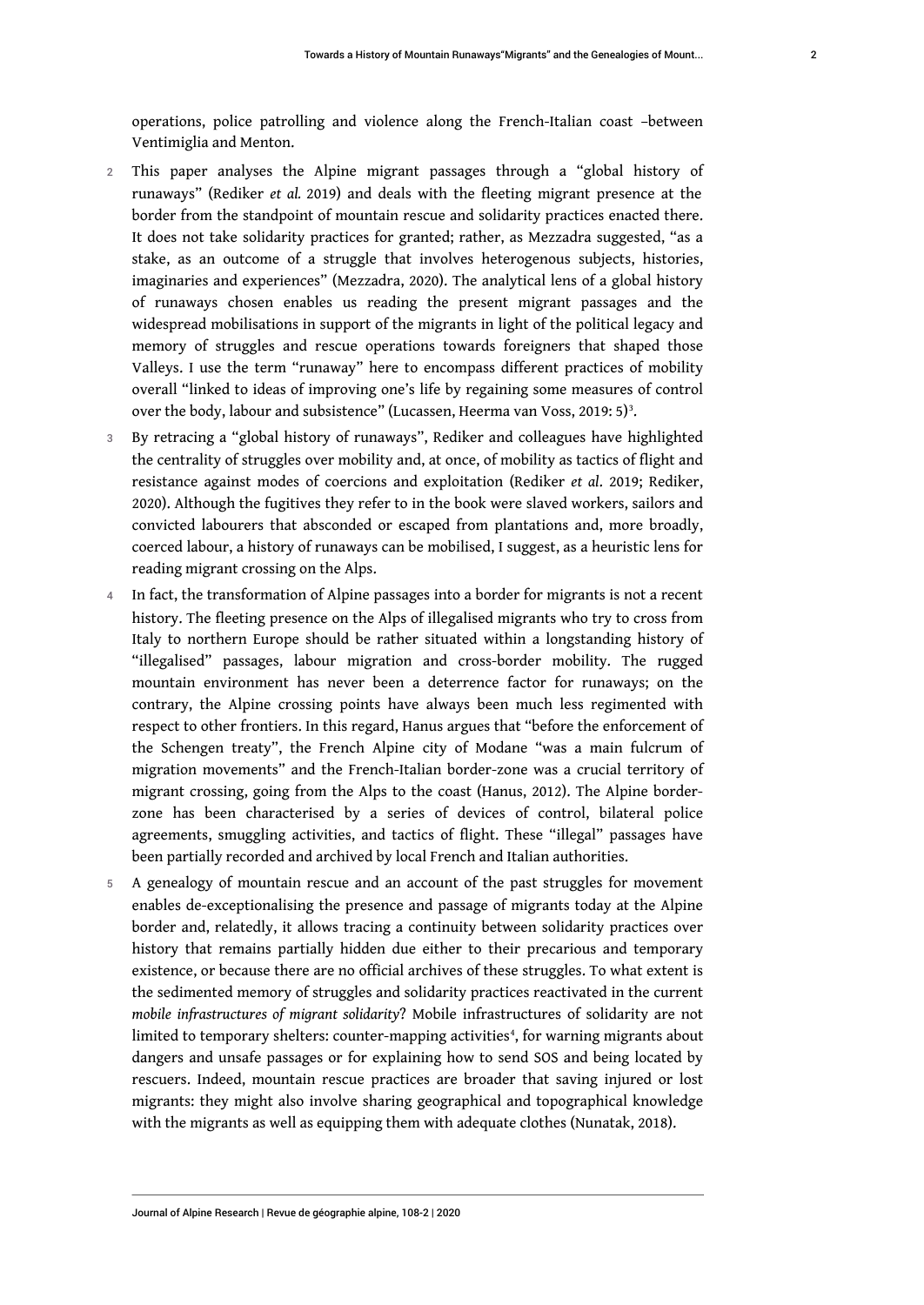- 6 The paper starts with a section on mobile infrastructures of solidarity deployed at the French-Italian Alpine border, retracing briefly its history as well as the one of the sedimented memory of the struggles in the Susa Valley. It moves on with a section on the history of mountain rescue at the French-Alpine border, showing how foreigners and also Italian "clandestine emigrants" were rescued. It concludes by advancing a history of mountain runaways as an analytical framework to politicise migrants' passages on the Alps.
- 7 Methodologically this research builds on semi-structured interviews I conducted at the Northern Alpine French-Italian border between 2017 and 2020 with local activists, NGOs and state authorities. As part of this research I also got access to the archive of Soccorso Alpino in Bardonecchia and I have collected testimonies from both French citizens and from Italians who in the past volunteered in Soccorso Alpino in the Susa Valley and rescued migrants<sup>[5](#page-14-1)</sup>.

# <span id="page-3-0"></span>Struggles and migrants' passages shape the valleys

- 8 The presence and passage of the migrants at the Alpine frontier is fleeting and, in comparison with other frontiers –such as the coastal crossing point in Ventimiglia– it remains partially invisible. In fact, the "border spectacle" (De Genova, 2013) has not been staged along the French-Italian frontier, and the spotlight of the media was switched on only when migrants were found dead in the snow or when the far-right group *Génération identitaire* symbolically closed the border in April 2018. This partial obfuscation of migrants' presence ultimately contributes, together with the uneven modes of control and the geography of the territory, to render the border relatively porous (Tazzioli, 2020). (Tazzioli, 2020).
- 9 Rail station of Bardonecchia, October 22, 2019: There is still no snow and the small rail station is extremely quite in the period in between the summer and winter touristic seasons. All material traces of migrants' passages have been taken off: the signposts that in winter alert migrants about the dangers they might face are no longer there**.** Local volunteers will put these on again as soon as the snow will fall and temperatures considerably go down.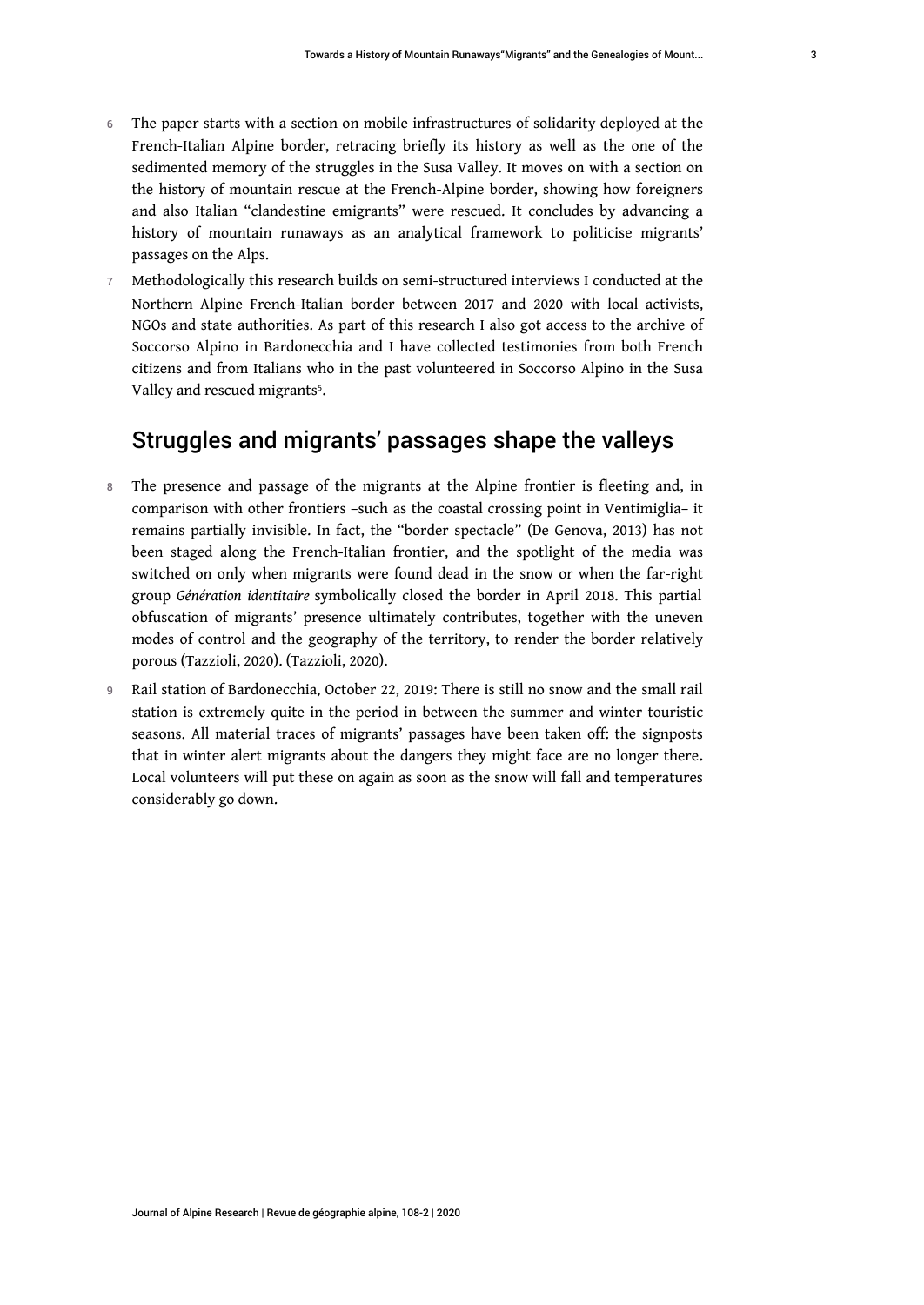Picture 1 : A signpost that in winter alert migrants about the dangers they might face



10 Unlike other crossing point across Europe where there might significant changes from one year to another, at the Alpine passages there are relevant seasonal differences. The coordinator of the Italian Red Cross in the city of Susa confirmed to me for the French-Italian border:

<span id="page-4-1"></span><span id="page-4-0"></span>"Seasonal changes make a considerable difference : in summer we barely spot migrants, as they just transit and do not need hospitality ; while in winter crossing might be very risky, so we need to activate infrastructures of support."[6](#page-14-2)

- 11 Thus, on the Alps struggles for movement and the governing of migration is shaped by seasonal variations. In fact, both border controls and migrants' strategies of crossing adapt to the changing mountain environmental conditions in winter and summer. In the Susa Valley, "migrants' passages and the way in which we enact border control is very much attuned to the weather conditions", as a police officer succinctly put it<sup>[7](#page-14-3)</sup>. On the Italian side of the border, the visibility of migrants' presence also depends on the local "viapolitics of migration" (Walters, 2015): the arrival and departures of the regional trains from the rail stations of Oulx and Bardonecchia, the buses to Clavière and the mobile logistics of humanitarianism determine to a large extent when the "migrant scene" is repeatedly staged during the day, for few minutes –in Bardonecchia, Oulx and Clavière. Every day, in late afternoon or with the last train from Turin which arrives at 10.38 pm, in Bardonecchia where migrants stop for a while in front of the small rail station, which closes at night to prevent migrants from sleeping inside. As I observed, some of the migrants who catch the train stop few kilometers before Bardonecchia, in the city of Oulx, and from there they reach by bus the Italian village of Clavière (1850 meters above the sea level) situated only 2 km from France.
- 12 However, migrants did not suddenly show up in the Alps in 2017, nor did the infrastructures of solidarity deployed to support them. Actually, migrant passages have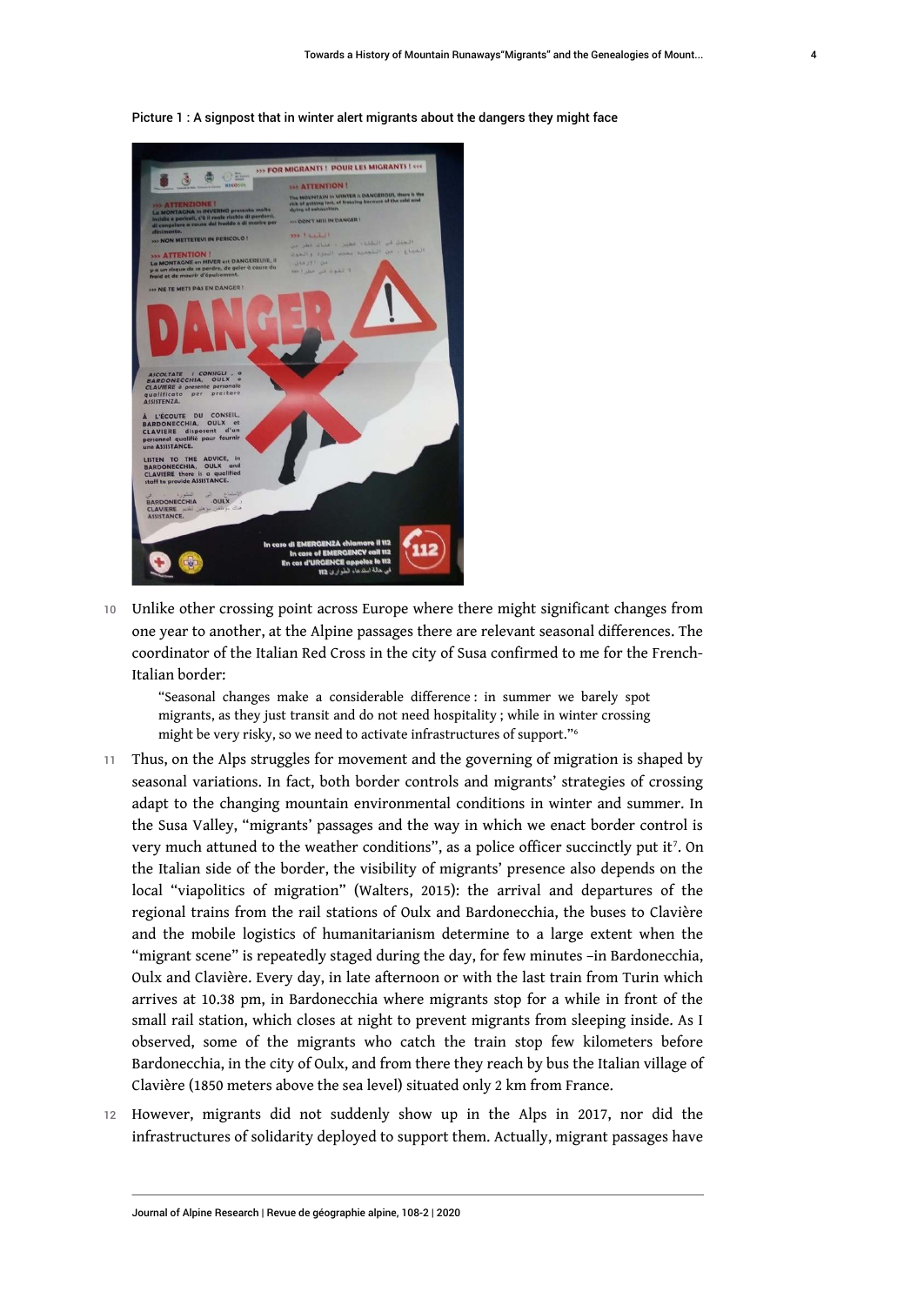shaped the political geography of the territory: both French and Italian authorities have progressively transformed it into a "hostile environment" (Fekete, 2020) where border controls have been enforced and readapted over time in response to migration movements. The French-Italian Alpine border has been a site of struggles for social justice that have *de facto* historically shaped the territory and that have sedimented as a shared collective memory. This is particularly the case in the Susa Valley: during the World War II, it had been a space of refuge for anti-fascists and a crossing point to flee to France; in the 1970s it became a site of resistance against the building of highway infrastructures (Camanni, 2016), and since the 1990s it has been the epicentre of the "NoTAV movement", which fights against the construction of the high speed railway connecting Italy and France (Chiarelli, 2015; Pellegrini, 2014; Tazzioli, Walters, 2019). Thus, as volunteers who support migrants in transit in the Susa Valley stress "one of the main drives of the present mobilisations in support of migrants have been definitively our current and previous engagement in struggles for social justice"<sup>s</sup>. That is, the transmission of the political memory of struggles in the valley has informed in part the present unfolding of mobile infrastructures of solidarity.

- <span id="page-5-0"></span>13 In fact, the passage and temporary presence of migrants along the Alpine route has notably a longstanding history that, as citizens from Bardonecchia and Oulx stressed, is part of the collective heritage of the Susa valley. As shown by Germi in the movie *The Path of Hope* (*Il Cammino della speranza,* 1950*)* many Italians were trying to cross "illegally", as long as they did not have a passport nor a job contract in France (Rinauro, 2009; see also Acher, 1955). Indeed, multiple restrictions to Italian emigrations were enforced by the Italian government under Mussolini, in particular since 1926 and then with the 1930 law which aimed at hampering the flight of antifascists (Rinauro, 2009). During World War II, these restrictions further increased on both sides: in the aftermath of the war Italy and France signed few agreements between 1945 and 1948 to regulate labour mobility in France through the National Office of Immigration (see for instance Atti Parlamentari, 1947).
- 14 And yet, given the small numbers of work-based permits for Italian citizens that the French government approved, many Italian workers crossed "illegally", from Bardonecchia to Modane with the help of locals who knew the path mountain guides, in many cases after buying jobs contracts from French employers who came to Italy and sold them outside the established quota and the official channels Many of them were miners employed on the sly by French entrepreneurs in the Ventimiglia in Italy (Rinauro, 2009). As reported by Rinauro in his seminal book on the history of Italian emigration, the illegalisation of many Italian workers meant that many were pushed back at the border°. Despite the multiple push-backs, "illegal emigration" was not only partly tolerated, since France was in need of cheap labour force; actually, French entrepreneurs preferred to hire "illegal migrants" in order to select in person the most skilled or suitable people instead of employing workers through the official French-Italian agreements (Rinauro, 2009: 274-275).
- <span id="page-5-2"></span><span id="page-5-1"></span>15 Therefore, the mountain crossing has a longstanding history of "clandestine passages" –of workers and political refugees– and also of activities to facilitate the crossing and, as revealed by the archive in Bardonecchia, of rescue practices $^{10}$  $^{10}$  $^{10}$ .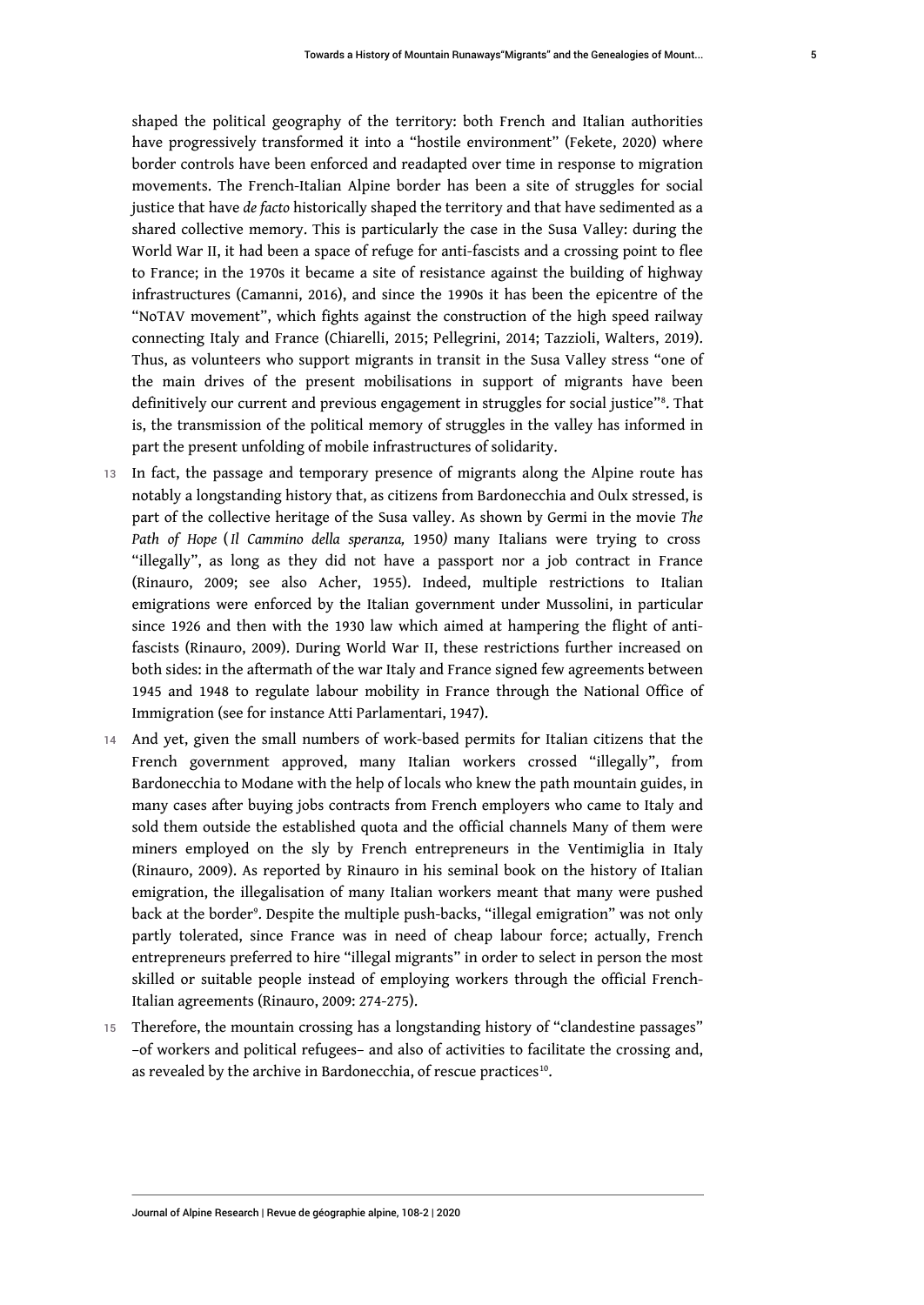# <span id="page-6-0"></span>Rescuing "migrants" and runaways on the Alps

- 16 Mountain rescue practices have recently gained the spotlight, due to the many episodes in some Alpine valleys of locals and volunteers who saved migrants who got lost in the snow or who were about to die of hypothermia. Between 2018 and 2019 five migrants had been found dead at the Northern French-Italian Alpine border<sup>[11](#page-14-7)</sup>. On the Italian side, people who get lost or injured on the mountains are rescued either by the *Guardia di Finanza* police corps or by volunteers from *Soccorso Alpino*. This was the case also in the past.
- <span id="page-6-1"></span><sup>17</sup>The archive of the Alpine Rescue (*Soccorso Alpino*) of Bardonecchia shows that, in the aftermath of WWII, some Italians were turned into migrants due to restrictive laws that "migrantised" some citizens (Anderson, 2019)<sup>[12](#page-14-8)</sup>. Second, they highlight that, in particular since the 1970s, among the persons rescued there were quite few foreigners<sup>9</sup>. This means that, as I briefly explained in the previous section, Bardonecchia and the Susa Valley have been key crossing points to France over the centuries.
- <span id="page-6-2"></span><sup>18</sup>Doing research in the archive of *Soccorso Alpino* in Bardonecchia I could retrace foreigners and Italians who, after WWII, had been rescued on those mountains<sup>[13](#page-14-9)</sup>:
	- •June 29, 1956: "In the attempt to expatriate to France the people we rescued, of Italian nationality, ended up in danger";
	- $\bullet$  September 2 and September 12, 1956: "We rescued an Italian citizen who was trying to reach the French city of Modane";
	- •March 24, 1974: "A person of foreign nationality has been rescued today he is without documents, and he is likely to be a Moroccan citizen";
	- $\bullet$  February 2, 1982, "Three persons of Yugoslavian nationality, who were not well equipped, had been rescued while they were trying to expatriate in a clandestine way";
	- $\bullet$  March 8, 2003: "Search and rescue intervention was conducted to find non-European citizens who got lost while they were trying to cross in a clandestine way";
	- $\bullet$  June 6, 2003: "Four Rumanian citizens have been saved while they were trying to enter France illegality and they found themselves in danger";
	- April 1, 2009: "A Moroccan national, without regular documents, was found in danger and rescued in the attempt to cross to France".
- 19 Most recently, interventions to rescue migrants had been quite rife due to the increased migrants' crossing in the region. Actually, the archive of Soccorso Alpino in Bardonecchia does not provide an overwhelming picture of the rescue operations which took place in the Susa Valley. In fact, as I realised during my research fieldwork, in other sections of Soccorso Alpino (Susa and Cesana) there are no records of rescue operations tooking place between the Fifties and the Nineties. It is therefore rather a partial history of migrants being rescued or found dead. More precisely, no trace is left of many migrants who might have died or had been injured on the Alps but that nobody spotted. The constitutive "piecemeal partiality" (Stoler, 2010: 43) depends on migrants' elusive and sometimes invisible presences, and at the same time in the partial disregard from the state's gaze to monitor and record those passages. Ultimately, "migrants" from the past are part of *Soccorso Alpino*'s archives only as injured runaways in danger. Those lives remain unknown "until the blank gaze of power come to rest" (Foucault, 2000: 169) on them; or better, in this case it is only through the encounter between rescuers and the injured runaways that the presence of the latter could have been recorded.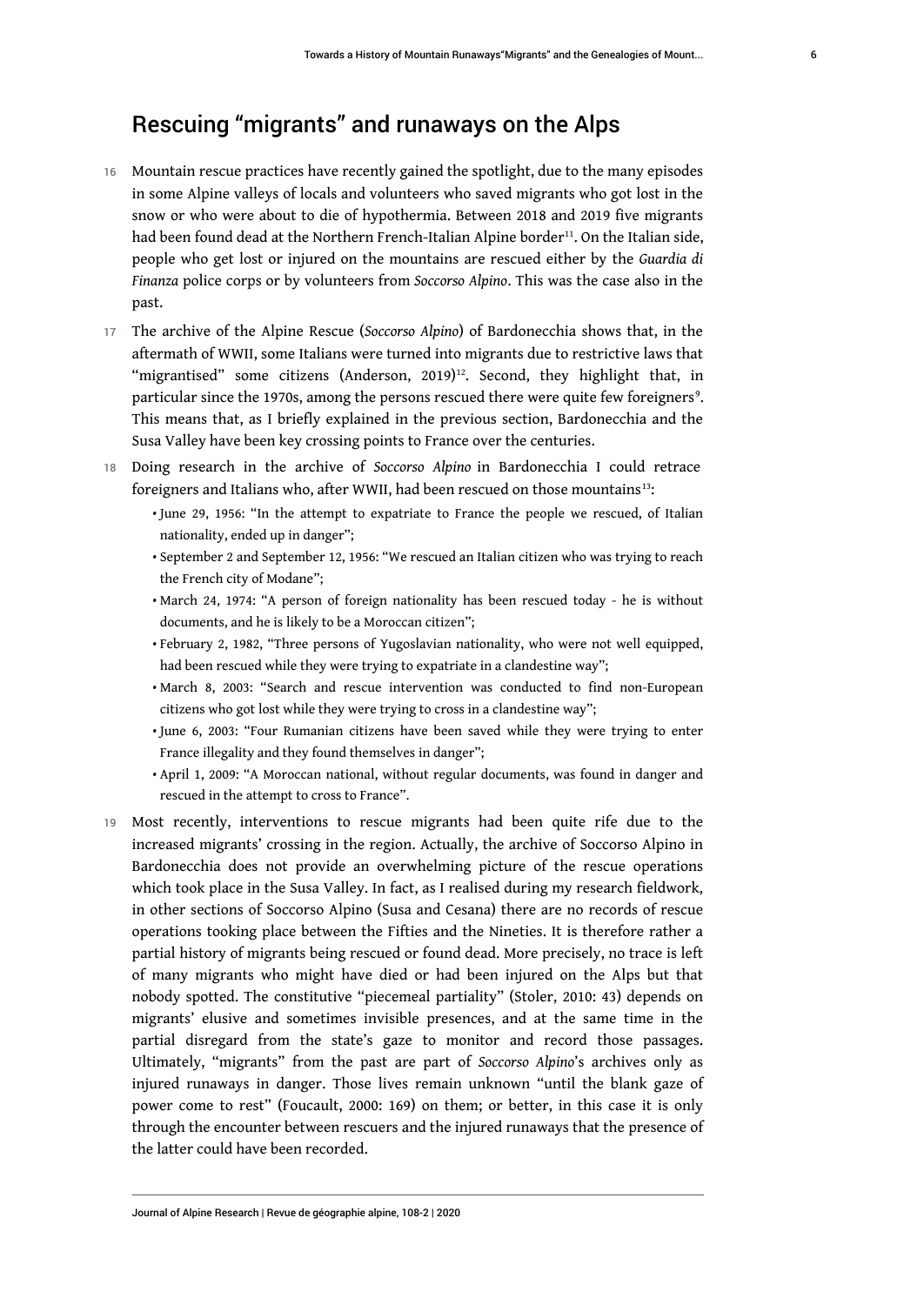- <span id="page-7-1"></span><span id="page-7-0"></span><sup>20</sup>*Soccorso Alpino* and *Guardia di Finanza* have two distinct archives and use to store or not information about people rescued on the mountains. As a marshal from *Guardia di Finanza* who coordinates rescue operations in Bardonecchia told me: "We did not keep any specific record of the foreigners that we rescued before 2016,"<sup>[14](#page-14-10)</sup> since before that year the transit of migrants was much less relevant in numbers. That is, they do not have any record from the post-war until 2016 about migrants rescued on the mountains. From January 2017 to September 2019, *Guardia di Finanza* registered 32 migrants rescue operations conducted on the Italian side of the border, between Bardonecchia and Clavière<sup>[15](#page-14-11)</sup>. The Italian police did not keep records about migrants' passages which took place decades ago: "We might have some scattered information, about specific cases, when also drug trafficking activity was involved, but in the past, we did not keep track of the migrants we spotted at the border"[16](#page-14-12). Today, the Italian police keeps record (only) of migrants<sup>[17](#page-14-13)</sup> pushed back by the French. The Red Cross based in Susa also monitors and keeps record both of the number of migrants pushed back to Italy and of those who are spotted in the city of Oulx and Bardonecchia by local NGOs (Croce Rossa, 2020). Thus, unlike the police, the Red Cross counts numbers of passages, and not persons $^{18}$  $^{18}$  $^{18}$ .
- 21 Thus, archival research needs to be complemented with oral history; with testimonies of people who, in the past, rescued migrants on the Alps. M., who volunteered as a doctor in *Soccorso Alpino* in the Susa Valley reported to me:

<span id="page-7-4"></span><span id="page-7-3"></span><span id="page-7-2"></span>"I remember that, as a rescue team, we ended up in saving many foreigners : in the 1980s and in the 1990s they were almost all from Eastern Europe and from former Yugoslavia, while in the early 2000s we started seeing people from the Maghreb region. In particular, I remember a rescue intervention we did in January 1994 in the Rochemolles Valley –close to Bardonecchia– where many migrants tried to cross at that time : we found and saved a Polish man who was entrapped in the snow, close to Refuge Scarfiotti ; he was dressed with Clarks shoes and he was totally unequipped to cross the Alps in winter time. Later in the year we also saved three Albanians, in the same area ; they were a bit dodgy, probably drug smugglers, who knows".

<sup>22</sup>P., coordinator of *Soccorso Alpino* in Bardonecchia in the 1970s recalls the few Turkish and citizens of former Yugoslavia they rescued in the snow in the mid 1970s:

"Probably many more crossed to France in summer, but we do not have trace of those who just passed and were not found dead or in danger by us".

- 23 This selection of archival records and oral testimonies shows that the practice of mountain rescue is characterised by a quite longstanding history of interventions for saving foreigners and, before that, illegalised Italians. This helps, first, to rethink practices of rescue beyond the space of the sea, situating them within a broader geography of rescue and solidarity that goes beyond state-led search and rescue operations. In fact, sea rescue has gained centre stage in migration studies scholarship as well as in the media, and rescue practices are associated, at the level of images and discourses, to migrant drowning in the Mediterranean. Instead, I suggest, it is important to trace connections between rescue practices that have historically taken place in highly different environment, that is between migrants rescued on the mountains and migrants rescued at sea.
- 24 How are the migrants who are rescued on the mountains labelled? As noticed above, *Guardia di Finanza* uses the generic term "migrant" for all undocumented foreigners rescued, while *Soccorso Alpino* recorded them as "foreigners" or by mentioning their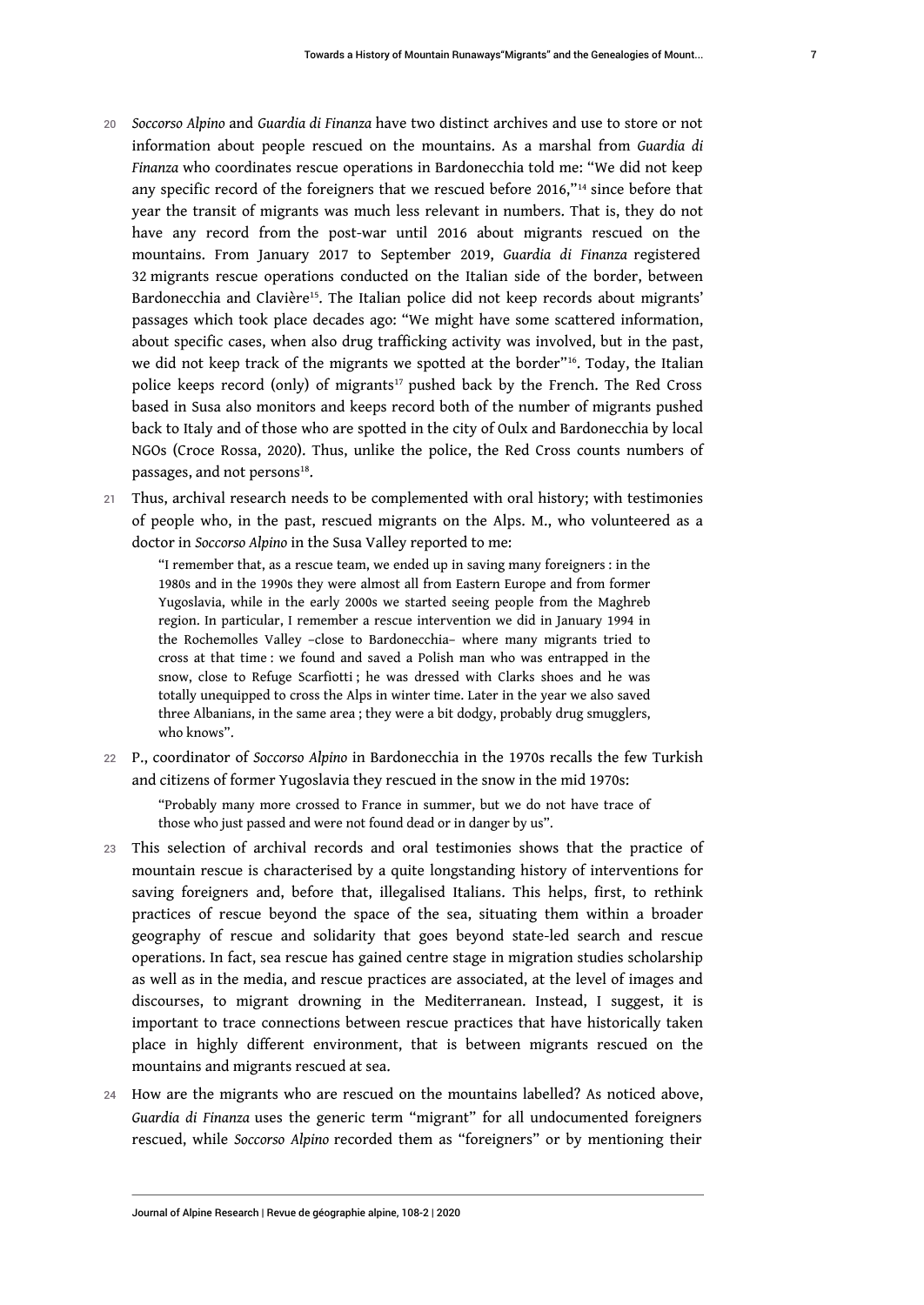nationality. Actually, it is noteworthy that the expressions "clandestine flight" or "clandestine expatriation" had been used for different people by the rescuers over time and also to refer to Italian citizens who in the aftermath of WWII crossed to France without authorisation.

- 25 In France, until 1958 mountain rescue was conducted by the volunteers of the French Alpine Club (CAF); after that date, it became a state activity -–done by the specialised police corps of CRS, Gendarmerie and by the Firefighters. However, nowadays like in the past, citizens rescue migrants in distress on the Alps, since, as S., a volunteer of the NGO *Tous Migrants* in Briançon, explains, "we cannot accept that people die on the mountain; even one single death is too much"[19](#page-14-15). Therefore, when people from Briançon and from the close villages of Névache, La Vachette and Le Roisier encountered extenuated or injured migrants coming from Col de l'Échelle or from Clavière in winter 2017, they decided to mobilise.
- 26 As the sociologist René Siestrunck retraced:

<span id="page-8-0"></span>"In 1989 I met three Romanians who crossed from Italy on the sly and got lost in the snow near the village of Névache. I took them to my place for the night, they wanted to reach Lyon. Migrants who crossed at that time, were white, so in many cases nobody noticed them. Instead, in winter 2017 we started to see people from Western African countries ; few of them knocked at the door of some houses in Briançon and in Névache, some families hosted them, but then the number started to increase, and therefore in summer 2017 the municipality of Briançon allowed volunteers to use a building close to the rail station, that became the *Refuge Solidaire* where migrants who made it to France can stay, spend the night or few days, and get some legal advice"<sup>[20](#page-14-16)</sup>.

- <span id="page-8-1"></span><sup>27</sup>In fact, since 2017 groups of citizens called "*maraudeurs*" roam close to the border, mainly in winter time but also in summer, to find migrants in distress (Del Biaggio, Campi, 2019)**.** Some of these mobilisations are quite discrete as the goal is to help migrants in transit. Instead, some others are explicitly organised with the twofold purpose of shedding light on the reality of migrants in danger due to border patrolling, and of foregrounding the presence of hundreds of people acting in solidarity with them $^{21}$  $^{21}$  $^{21}$ .
- <span id="page-8-2"></span>28 As a response to such a widespread solidarity, over the last three years state authorities have increasingly criminalised the people who mobilised in support of migrants in transit (Anafé, 2019; Tazzioli, 2018). Within such a context, mountain rescue appears both as a humanitarian intervention - saving lives in danger –and, at once, as a kind of mobile infrastructure to support migrants in transit. Mountain rescue has become a contested practice, in line with the criminalisation of migrant rescue at sea (Moreno-Lax, 2018; Pezzani, Heller, 2017).
- <span id="page-8-3"></span>29 Without retracing the full history of the criminalisation of mountain rescues, I report here some of the most salient ones. In November 2019, the mountain guide ("*accompagnateur*") Pierre Mumber was acquitted by the appeal court of Grenoble after being accused of "facilitating migrants' irregular entry" as in January 2016 he rescued and took to the hospital an injured Nigerian woman who was trying to cross to France in the snow. Pierre Mumber also gave warm clothes and tea to the group of four migrants he found on that occasion<sup>[22](#page-14-18)</sup>. Benoit Duclos, a mountain guide ("*accompagnateur*"), who is member of the NGO "Tous Migrants", was also accused in 2018 of facilitating "illegal immigration" after he saved a pregnant migrant woman who was injured at 1900 meters above the sea level in the attempt to reach France. On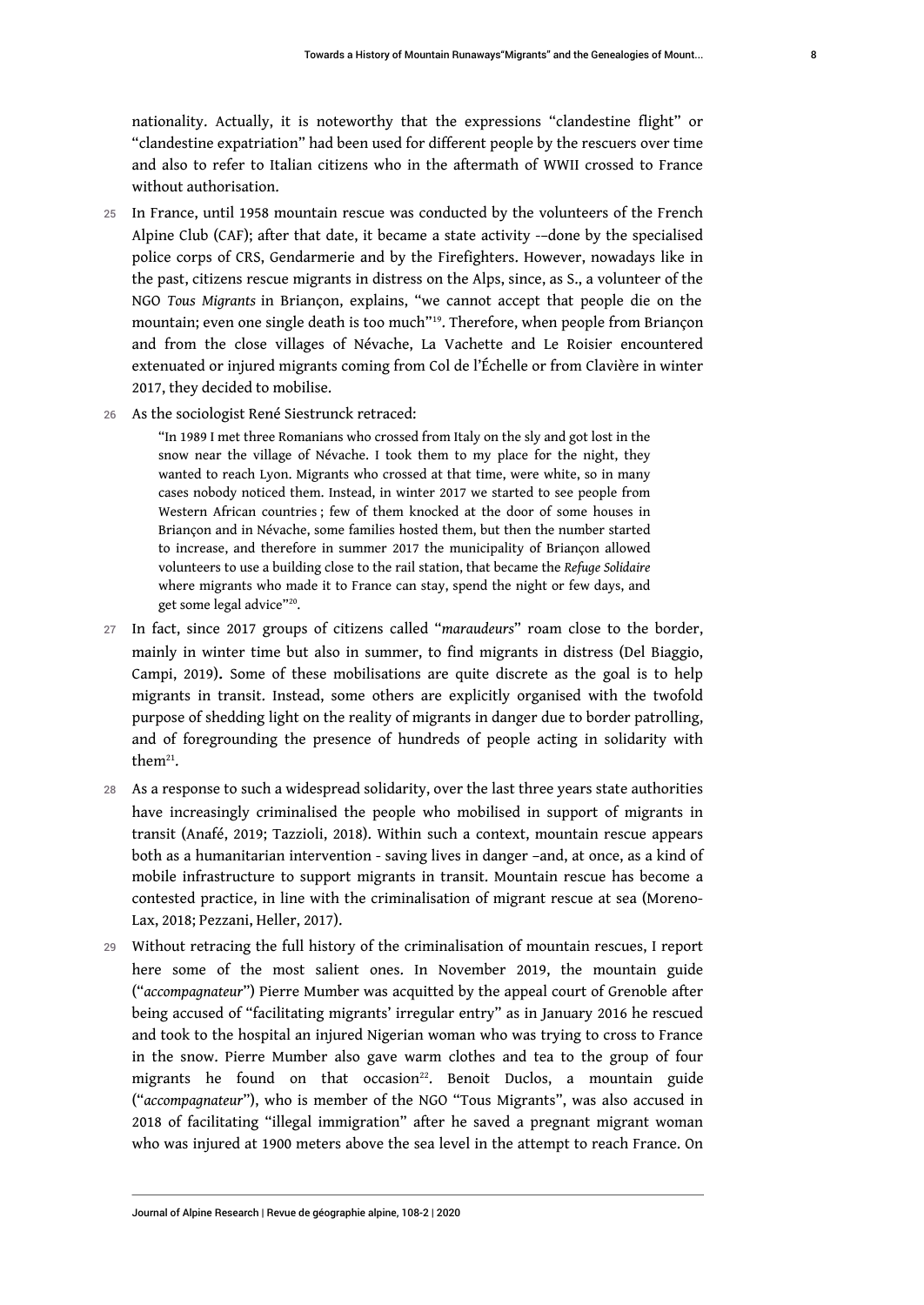<span id="page-9-0"></span>the Italian side of the border, as activists from Bardonecchia and Oulx reported to me, the police do not directly chase those who support migrants in transit as they have no interest in keeping migrants in Italy. Actually, the municipality of Bardonecchia *de facto* allows only the volunteers of the organisation Rainbow for Africa and Caritas to bring medical help and clothes to the migrants in a room next to the rail station<sup>[23](#page-14-19)</sup>. In other words, the local authorities have hampered the activities of locals who organised themselves autonomously. Similarly, sometimes –although in a quite uneven way– *carabinieri* patrol the rail station in Oulx to disrupt activists who give maps of the mountain paths to migrants who take the bus from there to reach Clavière and then start hiking towards the borderline. Therefore, more than criminalising or stopping volunteers, Italian authorities obstruct and blame groups and individuals that act independently, and not in established NGOs, and do that with a deliberate political goal –fighting border controls.

30 A genealogy of mountain rescue and mountain migration sheds light on the Alpine passages as historical crossing points for runways, refugees, and workers, but also as a space of solidarity practices and mobilisations in support of illegalised crossers.

# Towards a history of mountain runways?

- 31 As explained above, the Alpine passages has constituted over the centuries a crossing point and, at the same time, the site of "clandestine" journeys and criminalised activities –e.g. smuggling. Together with that, the fleeting presence of "migrants" across the Alps is part of a collective memory of passages in those mountain valleys. Such a sedimented memory pertains to the locals, that is to the inhabitants of the Susa valley as well as of the Clarée valley, as long as the passage of migrants is alive first through oral history and through the testimonies brought by locals who saved migrants in the past. And yet, far from being a consolidated and well-known shared legacy, it is quite contested and dispersed between local archives and individual recollections. Simultaneously geographical and social knowledges that are transmitted from runaway to runaway, and that form a sort of "mobile commons" (Trimikliniotis *et al.,* 2014) which are constantly readapted and updated on the basis of the changed conditions and dynamics at the border.
- 32 Indeed, the practical knowledge sedimented over the years by runaways appears as a crucial element for recursive struggles to happen. More specifically, Dator has drawn attention to the "geographical knowledge" of the runaways on the one hand, and the "topography of power" on the other as important stakes of many struggles over mobility (Dator, 2019:60): the knowledge of the territory and the sharing over time and across different networks of information, made possible for runaways to move, escape and cross without being detected. At the same time, the Alpine French-Italian borderzone has been transformed into a weaponised terrain by state authorities (Elden, 2017; Pezzani, 2020). If on the one hand the Alpine environment partly contributes to render that border a risky or even deadly passage for migrants, on the other hand it should be stressed that migrants are forced to expose themselves to risks precisely because they are not allowed to cross safely. Hence, it is important to de-naturalise the dangerousness of borders: similarly to the Mediterranean Sea that over the last thirty years has increasingly become a deadly frontier for migrants, the Alpine borders turn out to be highly risky crossing points for illegalised migrants. This is the result of the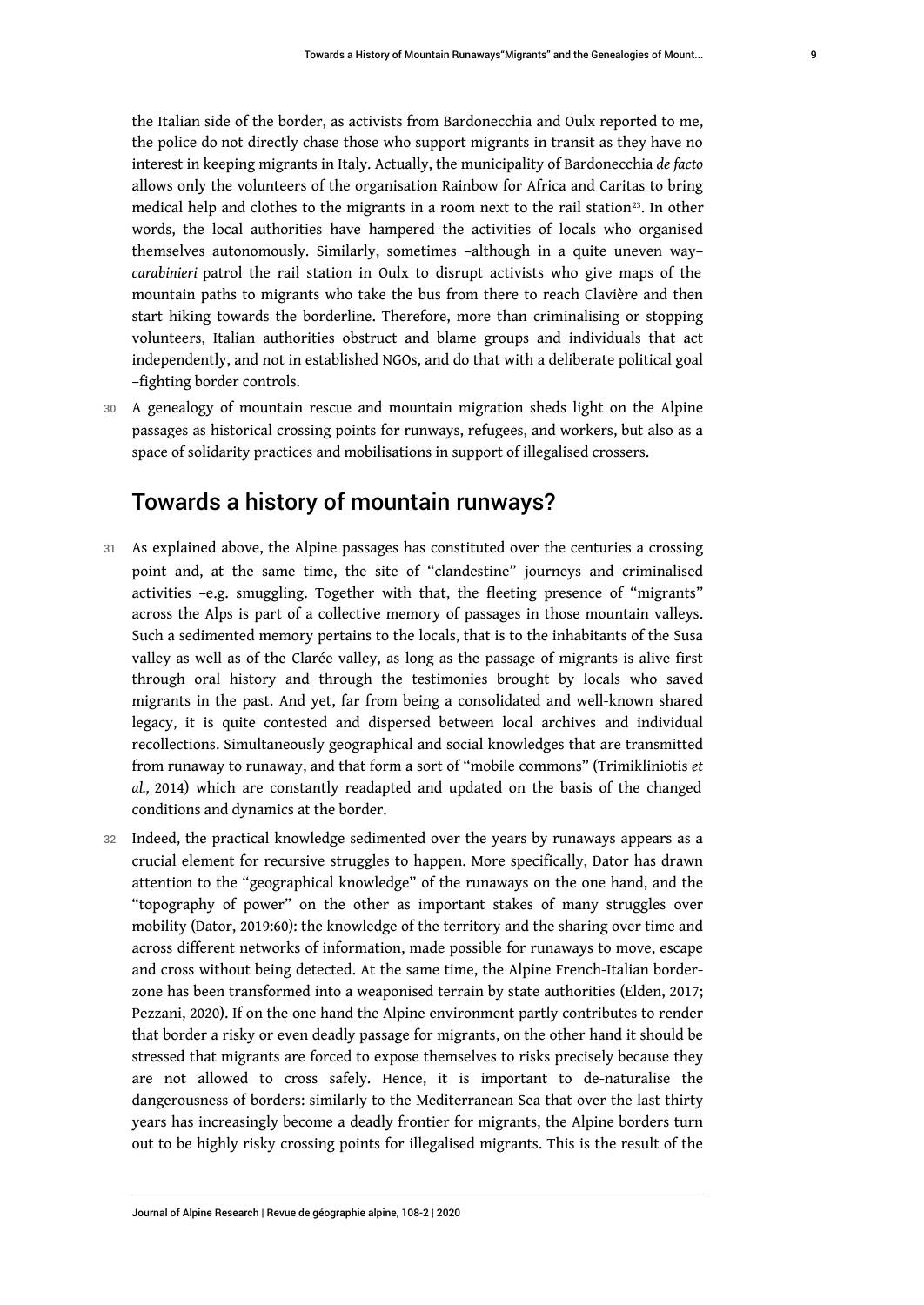<span id="page-10-1"></span><span id="page-10-0"></span>global visa regime, of national laws, as well as of an increasing criminalisation of unauthorised migration. For this reason, "the naturalization of the Alps as an arduous terrain for migrants' crossings (and fatalities) demands critical attention exactly in relation to the politics of mobility it underpins" (Garelli, Tazzioli, 2020).

- <span id="page-10-2"></span>33 To use the words of the activists who support migrants across the French-Italian border "the snow is not an emergency, nor a problem; the problem are the frontiers"<sup>[24](#page-14-20)</sup> and, "our mountains won't become borders"[25](#page-14-21). Migrants are *de facto* pushed to undertake the most dangerous mountain paths in order not to be detected and to try crossing at night or when the it snows or is very cold, as they hope that the police does less border patrolling (Bachellerie, 2019)<sup>[26](#page-15-0)</sup>. In this respect, Heller, Pezzani and Walters have highlighted the "anti-logistics" of border controls which "exists in constant tension with migrants' attempts to create and re-create a set of connections" (Heller et al. 2020: 14). Such a perspective enables questioning the lines of tension that border enforcement generates: state authorities constantly need to put into place counterlogistics and measures to disrupt the precarious infrastructures of migrant solidarity, to spy on migrants' shared knowledge of crossing and to neutralise their crossing organisation*.*
- 34 In fact, the history of mountain rescue at the French-Italian border sheds light on the longstanding encounters in the Susa Valley between Alpine rescuers and people who, at different times, had been racialised as "clandestine" or "migrants" by laws and policies: that is, this research into the archive of *Soccorso Alpino* has shown that even some Italian citizens, until the late 1950s, were illegalised and labelled as "migrants". Nevertheless, political genealogy of mountain rescue and solidarity practices does not involve making visible the fleeting presence of migrants at the French-Italian Alpine border, since partial invisibility might turn into a tactical weapon for migrants to make it to France. Rather, such a political genealogy engages in foregrounding the sedimentation of practices, struggles and knowledge, and thus the historical density, that lie behind migrants' passages and the ephemeral traces they left. Indeed, as Siestrunck observed, "the current collective actions of solidarity draw on an old cultural ground, which consists of the main mountain instinct: rescuing"; indeed, on the Alps those who mobilise in different capacities to save migrants "build on the instincts of the wardens of refuges and hospices in the Nineteenth century" (Siestrunck, 2019: 6-7).
- 35 "Police practices", as Claudia Aradau observed "do not simply speak to an undoing of the very conditions of liveability, but of the destruction of conditions of collectivity" (Aradau, 2017: 7). Similarly, we can look at the current "migrant hunt*"* (Siestrunck, 2019) and criminalisation of solidarity on the Alps not only as a way for preventing individual migrants from crossing to France but also as recursive attempts to dismantle mobile infrastructures of solidarity that have been put into place across the Alpine border. A genealogy of mountain rescue foregrounds how the memory of struggle is reactivated in the current unfolding of mobile infrastructures of solidarity. Indeed, rescue and solidarity practices are strictly related to each other, and the very meaning of "rescue" is expanded beyond the act of saving people who are in danger, as it also consists in giving refuge and providing a safe space to migrants on the move.
- 36 In order to account for the political legacies of migrants' passages and solidarity practices, a geographical and a genealogical approach need to be productively intertwined. While scholars have largely mobilised a spatial gaze on migrants'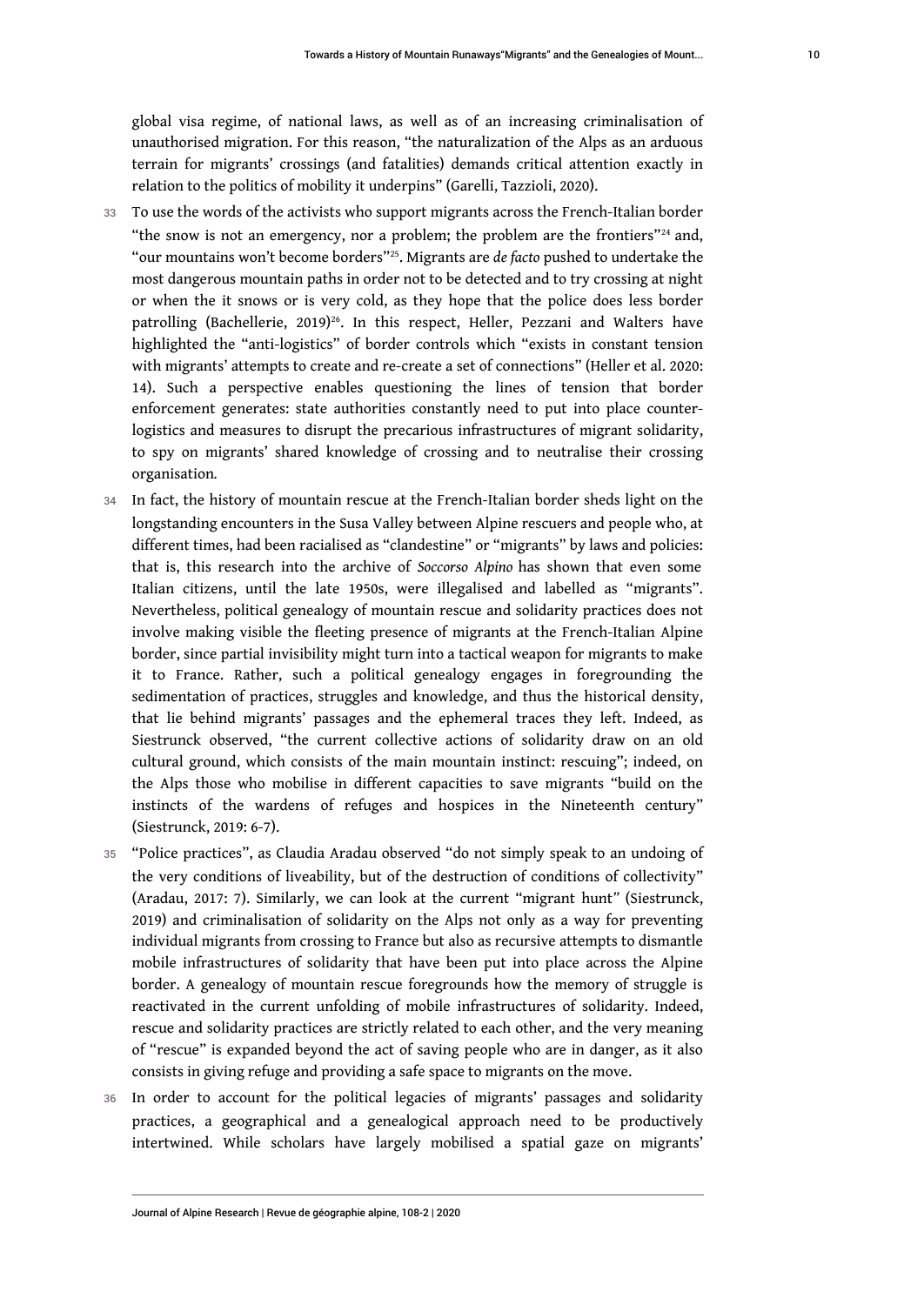struggles, pointing to the connections and circulations of solidarity practices across borders (Hardt, Negri 2017; Mezzadra, Neilson, 2013), little has been said about the transmission of the memory of struggles over time. Which kind of impact do migrants have on mountains? And what do they bring there, through their fleeting presence? Far from providing an answer that might be valid in all mountain contexts, this paper has focused on the French-Italian Alpine border situating the current migrants' passages on the Alps within a longer history of runaways, but also of rescue and solidarity. Taking a history of runaways as an analytical lens enables retracing a genealogy of heterogenous struggles for movement, highlighting some continuities over time between people who ran away from employers, from coercion, or for finding a better life. Importantly, "every individual runaways depends on collective networks" (Lucassen, Herman van Voss, 2019:  $7)^{27}$  $7)^{27}$  $7)^{27}$  and, in fact, a history of mountain runaways needs to be linked up with a genealogy of rescue and solidarity practices in support of the migrants in transit.

<span id="page-11-0"></span><sup>37</sup>By gesturing towards a history of mountain runaways*,* this paper invites to look at current migrants' passages across the Alps beyond their volatile and often invisible presence. The traces of the struggles over mobility and the sedimented memory of solidarity practices across the Alps are constantly reactivated by "migrants" in transit.

#### BIBLIOGRAPHY

Acher G., 1955.– « Les migrations italiennes à travers les Alpes ». *Annales de Géographie* : 340-355.

Anafe 2019.– « Persona non grata. Conséquences des politiques sécuritaires et migratoires à la frontière franco-italienne », Rapport d'observations 2017-2018. Available at: [http://](http://www.anafe.org/spip.php?article520) [www.anafe.org/spip.php?article520](http://www.anafe.org/spip.php?article520)

Anderson B., 2019.– "New directions in migration studies: towards methodological denationalism". *Comparative Migration Studies*, *7*(1), 1-13.

Aradau C., 2017a.– "Performative politics and International Relations". *New Perspectives*, *25*(2): 2– 7.

Atti parlamentari 1947.– Assemblea costituente. Seduta del 18 dicembre 1947.

Bachellerie S., 2019.– Traquer et faire disparaitre les étrangères indesiderables. La fabrique de l'invisibilité du contrôle migratoire à la frontière franco-italienne du Briançonnais. MA Dissertation.

Bollettino Quindicinale dell' Emigrazione,1949.

Camanni E., 2016.– *Alpi ribelli : Storie di montagna, resistenza e utopia*. Gius. Laterza.

Casas-Cortes M., Cobarrubias S., Heller C., & Pezzani L., 2017.– "Clashing cartographies, migrating maps: the politics of mobility at the external borders of Europe". *ACME: An International Journal for Critical Geographies*, *16*(1), 1-33.

Chiarelli A., 2015.– *I ribelli della montagna. Una storia del movimento No Tav*, prefazione di E. De Luca, Odoya, Bologna.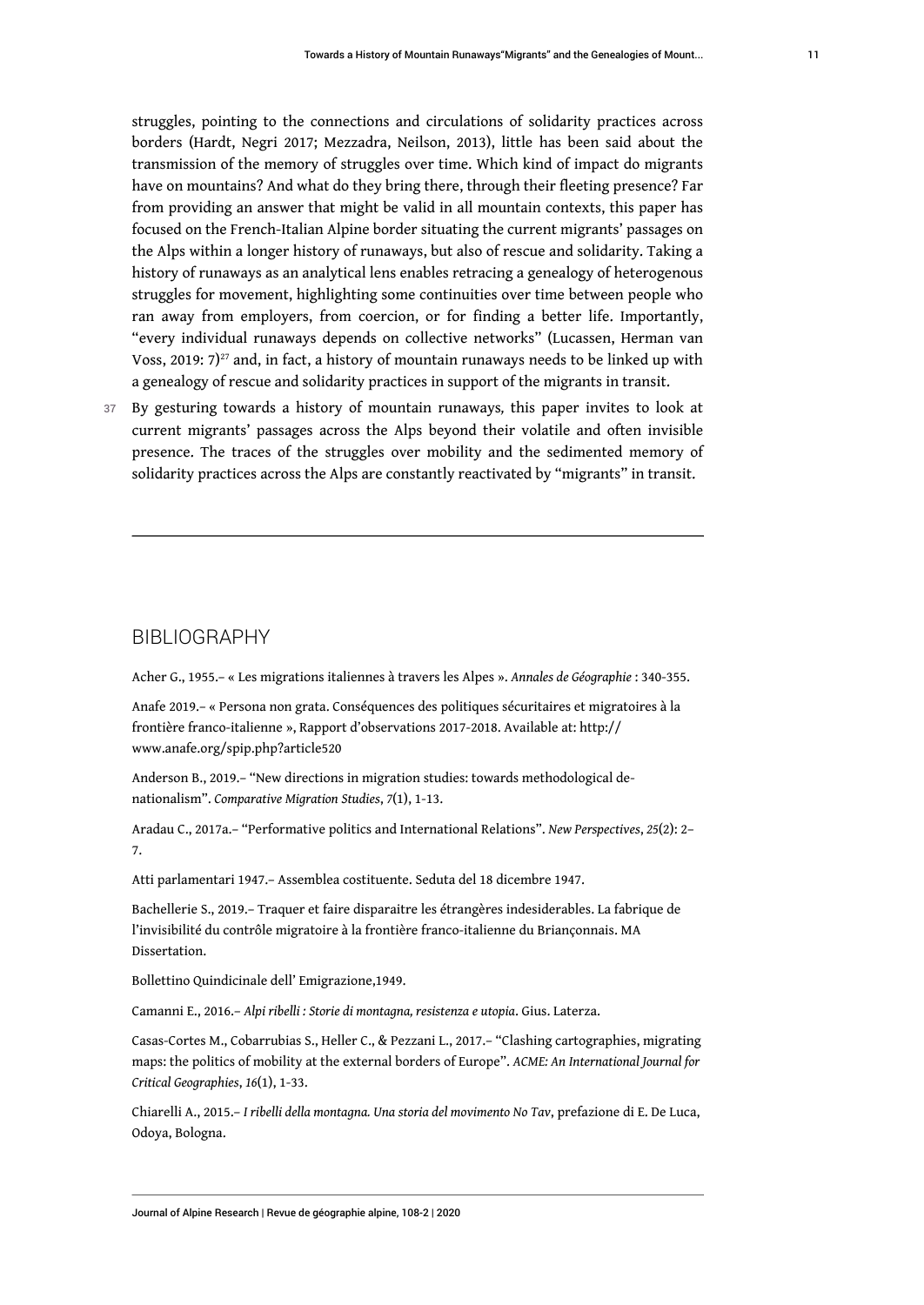*Corriere della Sera*, 1947.– « A piedi con gli emigranti clandestini » (1-2 8-9, 11-12 February, 1947).

Chamayou G., 2012.– *Manhunts: A Philosophical History*, Princeton, NJ: Princeton University Press.

Croce Rossa, 2020.– "Flusso migratorio Italia-Francia. Valle di Susa". Report attività.

Dator J., 2019.– "Between the Mountains and the Sea: The Inter-Imperial Desertion Tradition in the Leeward Archipelago, 1627-1727," *A Global History of Runaways: Workers, Mobility, and Capitalism, 1650-1850*, eds. Titas Chakrabarty, Marcus Rediker, and Matthias Rossum, Berkeley: University of California Press: 58-76.

De Genova N., 2013.– "Spectacles of migrant 'illegality': The scene of exclusion, the obscene of inclusion". *Ethnic and Racial Studies*, *36*(7) : 1180–1198.

Del Biaggio C. & Heller C., 2017.– « En montagne, comme en mer, la frontière est violente pour les migrants », *Liberatio*n, [https://www.liberation.fr/debats/2017/12/14/charles-heller-et-cristina](https://www.liberation.fr/debats/2017/12/14/charles-heller-et-cristina-del-biaggio-en-montagne-comme-en-mer-la-frontiere-est-violente-pour-les-m_1616731)[del-biaggio-en-montagne-comme-en-mer-la-frontiere-est-violente-pour-les-m\\_1616731](https://www.liberation.fr/debats/2017/12/14/charles-heller-et-cristina-del-biaggio-en-montagne-comme-en-mer-la-frontiere-est-violente-pour-les-m_1616731)

Del Biaggio C. & Campi A., 2019.– « Une cordée solidaire au lieu d'une frontière », *Journal of Alpine Research*,<http://journals.openedition.org/rga/3867>(last access, décembre 10, 2019)

Del Biaggio C., 2016.– « Frontières, migrants et réfugiés : Du bon usage des termes et des chiffres ». *Asile.Ch*. [https://asile.ch/2016/09/16/decryptage-frontieres-migrants-refugies-usage](https://asile.ch/2016/09/16/decryptage-frontieres-migrants-refugies-usage-termes-chiffres/)[termes-chiffres/](https://asile.ch/2016/09/16/decryptage-frontieres-migrants-refugies-usage-termes-chiffres/)

Elden S., 2017.– "Legal terrain—the political materiality of territory". *London Review of International Law*, *5*(2): 199-224.

Fekete L., 2020.– "Coercion and compliance: the politics of the 'hostile environment'". *Race & Class*, <https://doi.org/10.1177%2F0306396820930929>

Foucault M., 2000.– "Lives of Infamous Men". In *Power: Essential Works of Foucault*, *1954-1984*. (edited by J. Faubion), New York: Penguin Books.

Garelli G., & Tazzioli M., 2020.– "When the 'via' is fragmented and disrupted: Migrants' walking along the Alpine route". In Heller, C., Pezzani, L. & Walters, W. (eds.) *Viapolitics: Borders, Migration and the Power of Locomotion.* Durham : Duke University Press.

Hanus P., 2012.– « La zone frontière du Montgenèvre après 1945 : espace institué, espace négocié ». *Migrations et société*, 140(2): 201-212.

Hardt M. and Negri A., 2017.– *Assembly*. Oxford: Oxford University Press.

Heller C. and Pezzani L., 2017.– "Blaming the rescuers". Forensic Oceanography, Forensic Architecture agency, <https://blamingtherescuers.org/report/>.

Heller C., Pezzani L. & Walters W., eds. (2020) *Viapolitics: Borders, Migration and the Power of Locomotion.* Durham: Duke University Press.

Lucassen L. & Heerma van Voss L. 2019.– "Introduction: Flight as fight". In *A Global History of Runaways: Workers, Mobility, and Capitalism, 1650-1850*, eds. Titas Chakrabarty, Marcus Rediker, and Matthias Rossum, Berkeley: University of California Press: 1-21.

Mezzadra S., 2020.– "Abolitionist Vistas of the Human. Border Struggles, Migration, and Freedom of Movement". *Citizenship Studies,* 1-18.

Mezzadra S., 2006.– *Diritto di fuga: Migrazioni, cittadinanza, globalizzazione*. Ombre corte. .

Mezzadra S. and Neilson B., 2013.– *Border as Method, or, the Multiplication of Labor*. Durham, NC: Duke University Press.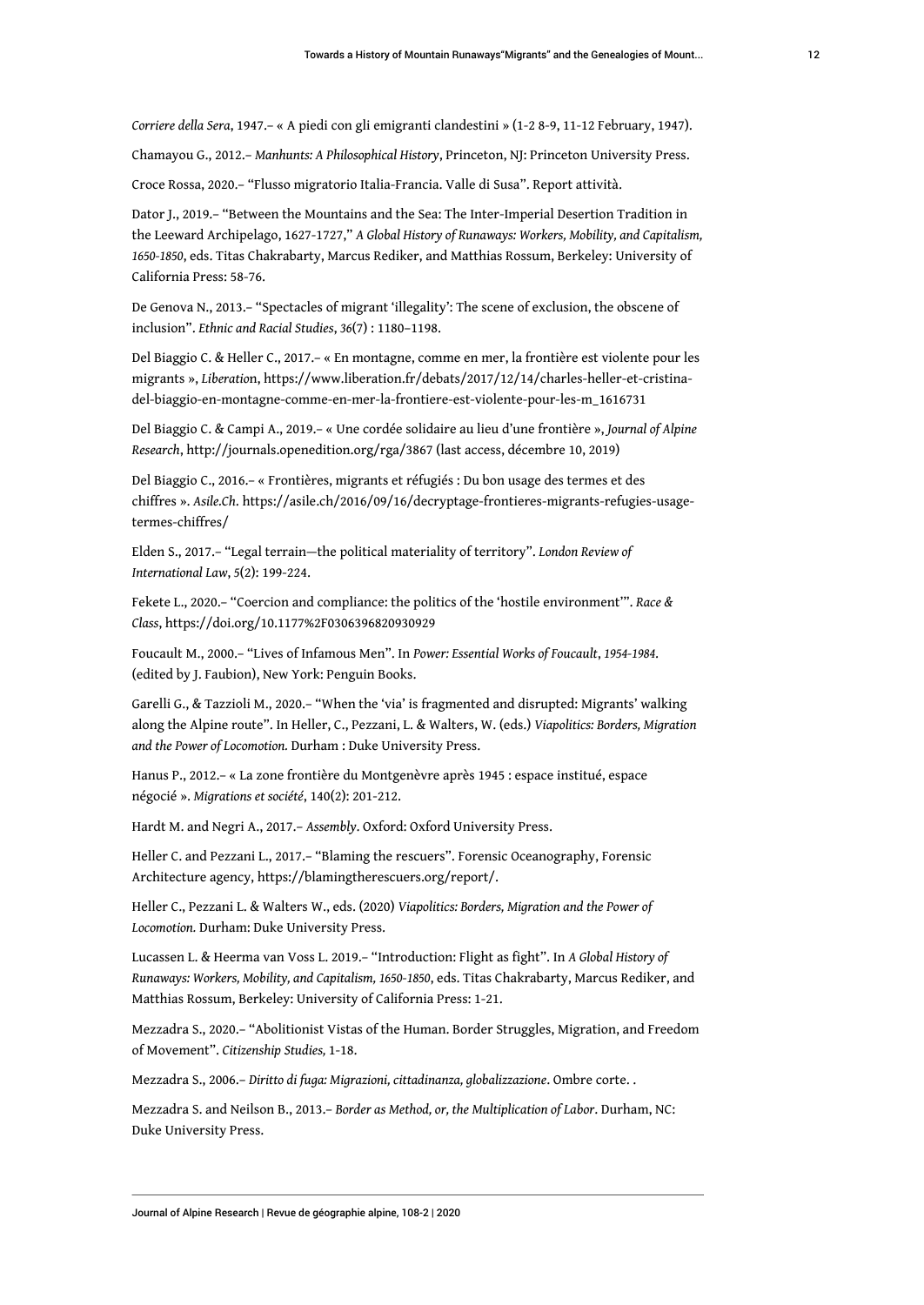Moreno-Lax V., 2018.– "Rescue‐Through‐Interdiction/Rescue‐Without‐Protection'Paradigm". *JCMS: Journal of Common Market Studies*, *56*(1): 119-140.

New Keywords Collective, 2016.– "*Europe/Crisis: New Keywords of 'the Crisis' in and of 'Europe'* [http://](http://nearfuturesonline.org/europecrisis-new-keywords-of-crisis-in-and-of-europe/) [nearfuturesonline.org/europecrisis-new-keywords-of-crisis-in-and-of-europe/](http://nearfuturesonline.org/europecrisis-new-keywords-of-crisis-in-and-of-europe/)

Nunatak, 2018.– « Briser les frontières » . *Nunatak* n°3, 20-29.

Rediker M., 2020.– A motley crew for our times?. *Radical Philosophy*, [https://](https://www.radicalphilosophy.com/interview/a-motley-crew-for-our-times) [www.radicalphilosophy.com/interview/a-motley-crew-for-our-times](https://www.radicalphilosophy.com/interview/a-motley-crew-for-our-times) 

Rediker M., Chakrabort, T., & van Rossum M. (Eds.), 2019.– *A Global History of Runaways: Workers, Mobility, and Capitalism, 1600–1850* (Vol. 28). Univ of California Press.

Rinauro S. (2009.– *Il cammino della speranza. L'emigrazione degli italiani nel secondo dopoguerra*. Torino : Einaudi.

Pezzani, L., 2020.– *Hostile environments*. E-Flux. Available at : [https://www.e-flux.com/](https://www.e-flux.com/architecture/at-the-border/325761/hostile-environments/) [architecture/at-the-border/325761/hostile-environments/](https://www.e-flux.com/architecture/at-the-border/325761/hostile-environments/)

Siestrunck R., 2019.– *Migrations d'hier*. Éditions Transhumances.

Stoler A. L., 2010.– *Along the Archival Grain: Epistemic Anxieties and Colonial Common Sense*. Princeton, NJ: Princeton University Press.

Tazzioli M., 2020.– *The Making of Migration. The bio politics of mobility at Europe's borders*. Sage.

Tazzioli M., 2018.– "Crimes of solidarity. Migration and containment through rescue." *Radical Philosophy,* 2(1)). Available at: [https://www.radicalphilosophy.com/commentary/crimes-of](https://www.radicalphilosophy.com/commentary/crimes-of-solidarity)[solidarity](https://www.radicalphilosophy.com/commentary/crimes-of-solidarity)

Tazzioli M., 2015.– "Which Europe? Migrants' uneven geographies and counter-mapping at the limits of representation". *Movements. Journal for Critical Migration and Border Regime Studies*, *1*(2).

Tazzioli M. & Walters W., 2019.– "Migration, solidarity and the limits of Europe", *Global Discourse,* 2019, 9(1): 175-190*.* 

Trimikliniotis N., Parsanoglou D. & Tsianos V., 2014.– *Mobile Commons, Migrant Digitalities and the Right to the City*. New York: Springer.

Walters W., 2015.– "Migration, vehicles, and politics: Three theses on viapolitics". *European Journal of Social Theory*, *18*(4): 469–488.

## **NOTES**

<span id="page-13-0"></span>**[1.](#page-1-0)** Throughout the paper, I put "migrants" in inverted commas all the times where I want to underline how, in specific years and historical periods, some individuals, due to changes in laws or policies, have turned into migrants. This is the case of the "illegal" expatriation of many Italian citizens in the aftermath of the War World II.

<span id="page-13-1"></span>**[2.](#page-1-1)** It is noteworthy that border checks, identification and refoulements at the French-Italian border are officially done by the French police on the basis of the anti-terrorism law. In addition to that, it is important to stress that push-back operations are made by the French police as well as across Europe also outside of any legal context.

<span id="page-13-2"></span>**[3.](#page-2-0)** The authors define the political act of running away as "flight as a fight". More broadly, their understanding of runaway as an individual who escapes *from* and engages in acts of desertion but also strives *for (better life) is akin to* Sandro Mezzadra's formulation of migration and the right to escape (Mezzadra, 2006).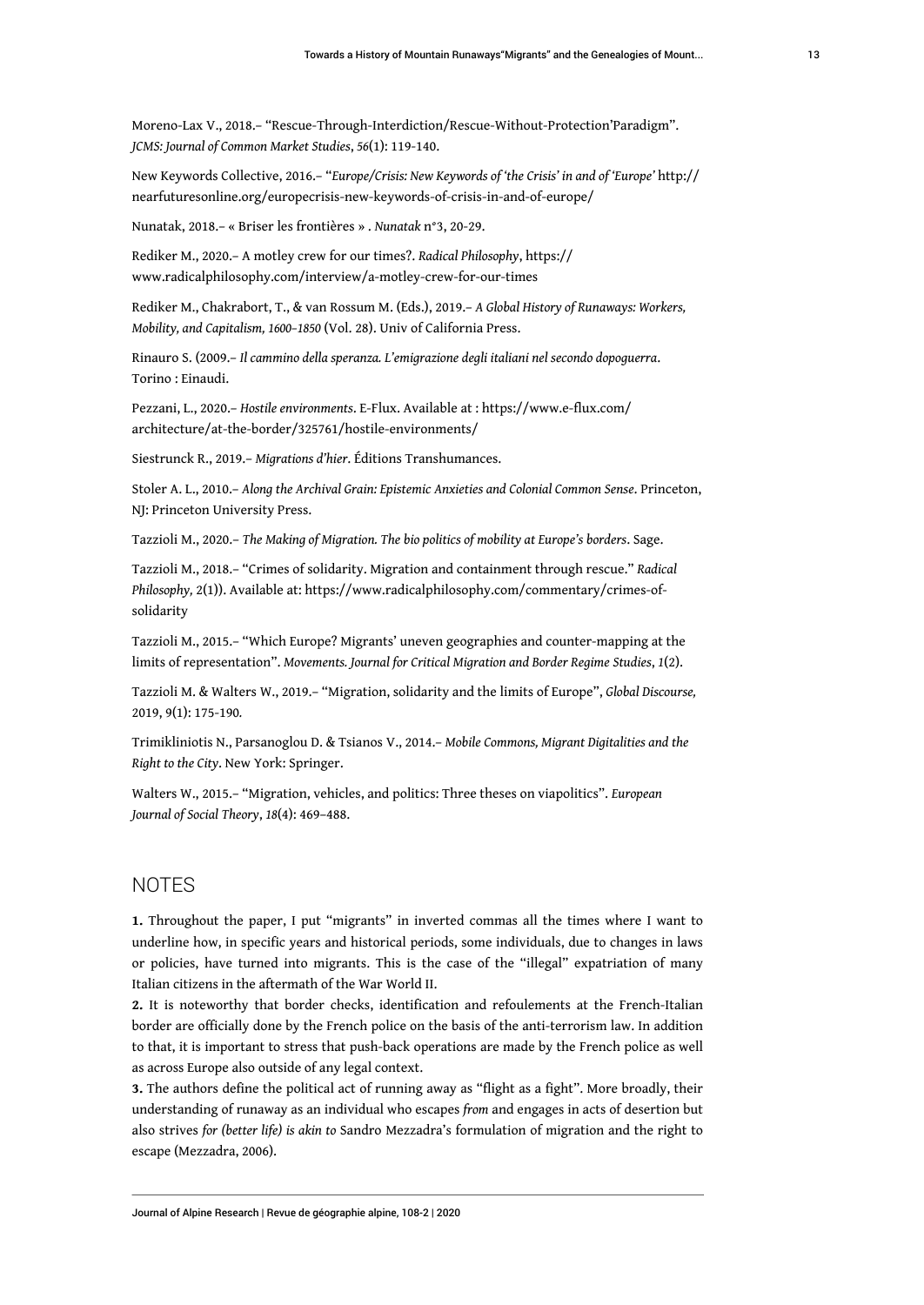<span id="page-14-0"></span>**[4.](#page-2-1)** I speak of counter-maps (Casas-Cortes et al. 2017; Tazzioli 2015) as these are made with the purpose of supporting migrants in transit by showing them the safe routes. In fact, beyond the maps made by the Red Cross, activists also made their own detailed maps that they give to the migrants in Oulx or in Clavière. I saw the maps inside the occupied shelter "Chez Jésus", in the church of Clavière, in June 2018.

<span id="page-14-1"></span>**[5.](#page-3-0)** I conducted fieldwork in the cities of Oulx, Bardonecchia and Clavière, and as part of that I interviewed activists that were supporting migrants along their route in Clavière and in Bardonecchia, local NGOs (Rainbow for Africa and Talita Kum), the Red Cross in Susa, as well as with the Guardia di Finanza in Bardonecchia, the c*arabinieri* in Oulx, with the Border Police in Bardonecchia and with Prefecture of Turin. I interviewed the mayors of Bardonecchia and Oulx.

<span id="page-14-2"></span>**[6.](#page-4-0)** Interview with the coordinator of the Red Cross in Susa, October 23, 2019.

<span id="page-14-3"></span>**[7.](#page-4-1)** Interview with a police officer in Bardonecchia, November 22, 2018.

<span id="page-14-4"></span>**[8.](#page-5-0)** Interview with S., a volunteer based in Bardonecchia, 22 October 2020.

<span id="page-14-5"></span>**[9.](#page-5-1)** In 1947 about 46,220 Italian workers migrated to France, and about 12,321 were repatriated, that is 26,6% in total (Rinauro, 2009: 266). About 50% of the Italian miners who worked in France in the aftermath of World War II, crossed "illegally".

<span id="page-14-6"></span>**[10.](#page-5-2)** Italian citizens who entered only with the passport but without job contract in France were allowed to stay only three months, but many then became "overstayers" and were eventually then regularised by their employers.

<span id="page-14-7"></span>**[11.](#page-6-0)** And one has been recorded as lost since November 2018.

<span id="page-14-8"></span>**[12.](#page-6-1)** In critical migration studies the expression "migrantisation" sheds light on the legal and political mechanisms through which some individuals are turned into migrants (Anderson, 2019; New Keywords Collective, 2016).

<span id="page-14-9"></span>**[13.](#page-6-2)** I focus here exclusively on rescue operations that took place after WWII, Yet, Italian migrants had been saved on the Alps also much earlier in time. Siestrunck (2019) has retraced the history of the refuges opened on the French Alps during the Napoleonic age and later on, to provide a safe space to the travellers in transit.

<span id="page-14-10"></span>**[14.](#page-7-0)** Interview with *Guardia di Finanza*, Bardonecchia, October 24, 2019.

<span id="page-14-11"></span>**[15.](#page-7-1)** According to the records of *Guardia di Finanza* in Bardonecchia, October 24, 2019.

<span id="page-14-12"></span>**[16.](#page-7-2)** Interview with the *Police aux frontières* (police of borders) in Bardonecchia, October 24, 2019.

<span id="page-14-13"></span>**[17.](#page-7-3)** The Italian police does not count the number of crossing but the persons. As in fact, they do not monitor the border all the time: they are called by the French police when migrants are pushed back, and they proceed with the identification procedure (although they take the fingerprints only of those migrants who are not in the national database, yet).

<span id="page-14-14"></span>**[18.](#page-7-4)** As migrants might be pushed back more than once, and try to cross multiple times. However, even the numbers of crossings they count is far from being accurate, as it depends on NGOs and the Red Cross itself spotting migrants. On the differences between statistics that indicate border crossings and that those refer to how many migrants actually crossed, see Del Biaggio, 2016.

<span id="page-14-15"></span>**[19.](#page-8-0)** Interview with S., a volunteer of *Tous Migrants*, Briançon, July 16, 2020.

<span id="page-14-16"></span>**[20.](#page-8-1)** Interview with René Siestrunck, Le Roisier, July 15, 2929.

<span id="page-14-17"></span>**[21.](#page-8-2)** See for instance https://www.lacite.info/hublot/cordee-solidaire-vs-frontiere)

<span id="page-14-18"></span>**[22.](#page-8-3)** [https://www.amnesty.org/en/latest/news/2019/11/france-man-who-gave-tea-to-migrants](https://www.amnesty.org/en/latest/news/2019/11/france-man-who-gave-tea-to-migrants-acquitted-of-baseless-charges/)[acquitted-of-baseless-charges/](https://www.amnesty.org/en/latest/news/2019/11/france-man-who-gave-tea-to-migrants-acquitted-of-baseless-charges/) 

<span id="page-14-19"></span>**[23.](#page-9-0)** It was opened in 2017 as a temporary safe space to host at night the migrants in transit, provide them with food and medical help, and equip them with warm clothes.

<span id="page-14-20"></span>**[24.](#page-10-0)** This statement was written by the activists that used to run the shelter "Chez Jésus" inside the church of Clavière, on the Italian side of the border. They occupied a room inside the church in March 2016 in order to host the migrants in transit. "Chez Jésus" was violently evicted by the Italian police in September 2016.u

<span id="page-14-21"></span>**[25.](#page-10-1)** Slogan of the association *Tous Migrants* of Briançon.